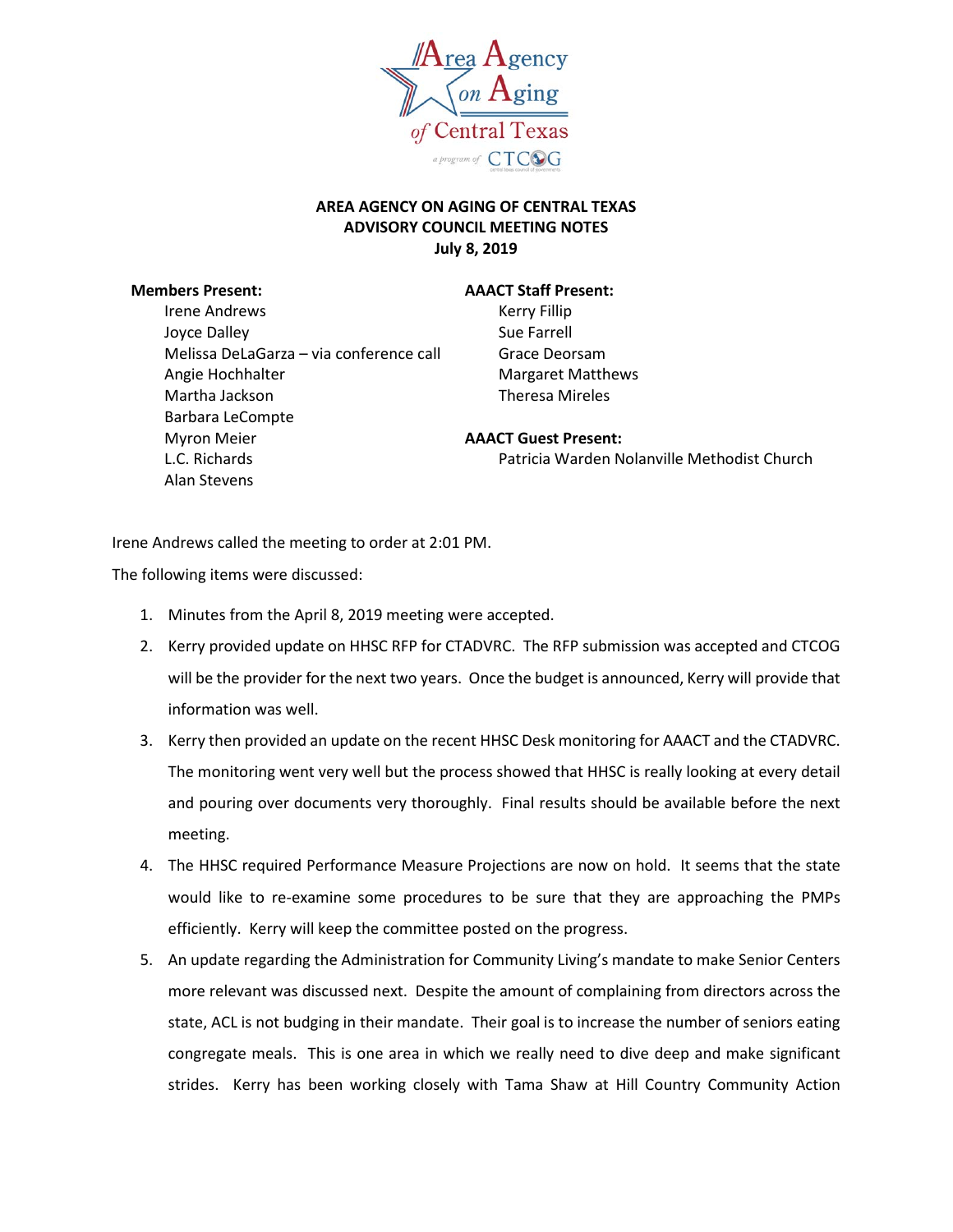Association. Kerry and Tama made a joint presentation to the CTCOG Executive Committee at the May 23, 2019 meeting to describe in detail how the funding is determined, how it is distributed, and all the additional requirements that must be met. Additionally, several AAACT staff visited San Antonio to visit a few of their centers to get some new ideas. They came away very impressed with lots of ideas to share. However, to duplicate those ideas, it is going to require some creative partnerships with local municipalities and many other service agencies.

- 6. Transportation continues to be problematic. Hill Country Transit District made a presentation to the CTCOG Executive Committee at the June 27, 2019 CTCOG Executive Committee meeting. They are doing a little bit better financially, but routes are still reduced. Kerry provided a history of the relationship with AAACT and HCTD regarding the limited available funding. AAACT budgeted the most money ever allocated for transportation (\$70,000) and yet, only \$4,800 had been used to date. The unmet need is door-to-door pick up in urban areas. The senior citizens cannot make it to a bus stop, nor can they make it to a destination that is within  $\frac{3}{4}$  mile of a bus stop. Individualized service is the true need. Kerry announced that she is working with Baylor Scott and White to use transportation funding to bolster their transportation program which truly is doorto-door service. Further information will be provided as the program details are developed. Additionally, Kerry has met with Driving Hope, an organization that offers free medical rides for rural residents. Discussions are under way to determine the possibility of working together. Hamilton Memorial Hospital also has a transportation program that could be another partner in transportation.
- 7. Update on Texas Silver Haired Legislature by Irene Andrews deferred to October 2019 scheduled meeting.
- 8. AAACT has applied for a \$300,000 grant through the CTCOG Criminal Justice program to develop and implement a program related to Elder Abuse and Neglect. All indications are that the grant will be awarded. The purpose of the project is to educate first responders how to identify elder abuse/neglect as well as to create a cohesive reporting and data tracking system. If the grant is awarded, the estimated start date is October 1, 2019.
- 9. This year, the state offered Housing Bond funds to any AAA who wanted to use them. AAACT accepted the money which was used to assist residents of Rockdale, Texas with fees related to the water system replacement program. The city was ordered by TCEQ to replace their outdated water system and had no option except to spread that cost to all residents. The seniors on fixed incomes were hit hard. Housing Bond funds were used to cover two months of utility payments